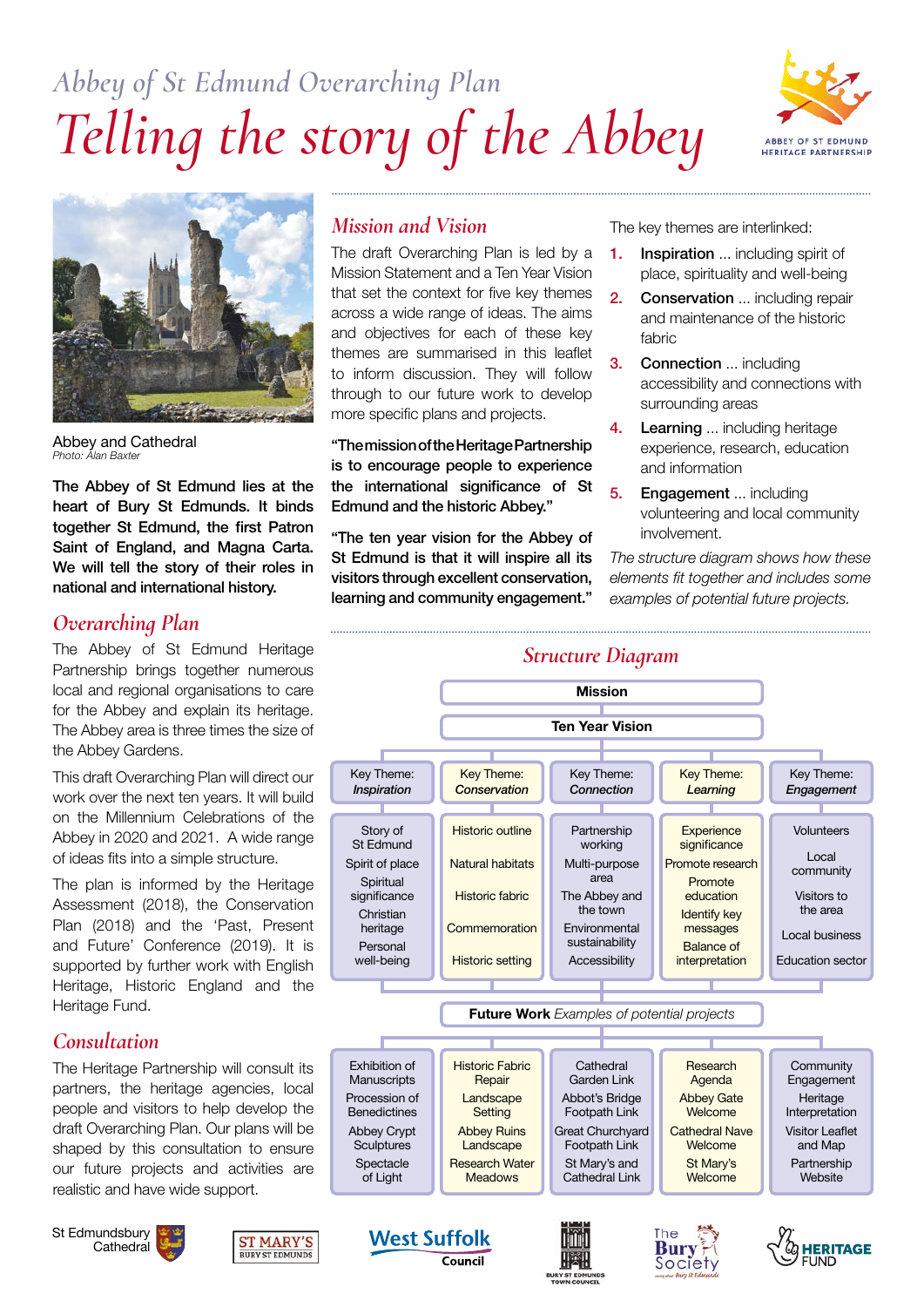## *Abbey of St Edmund Overarching Plan November 2020*

#### *1: Inspiration*

The Inspiration key theme includes spirit of place, spirituality and wellbeing. It is important in achieving our mission and in understanding the origins and development of Bury St Edmunds and its people.

The main aim is to tell the story of St Edmund, King and Martyr. He was a prominent East Anglian Christian King. He was the first patron saint of England and a focus for international pilgrimage for five centuries. We will promote his role in English history and tell the fascinating legends that he inspired.

The Abbey has a special spirit of place and has been sacred since the dawn of history. It is focussed on the location of the Shrine of St Edmund over the ruins of the Abbey Crypt. We will encourage reverence for this spiritual inheritance and highlight the church services and other events that continue today.

The Abbey area has deep spiritual significance and we will welcome visitors of all faiths and none. We will explore the beliefs of pre-Christian settlers and the growth of Christian settlement in the River Lark valley. We will recognise all religious traditions and encourage the growing trend in contemporary pilgrimage.



Abbey Ruins from Cathedral Tower *Photo: Rachel Clover, Cathedral Head Verger*



Visitors to the Abbey *Photo: Alan Baxter*

The Abbey has a long Christian heritage. We will explain the Rule of St Benedict that governed the Abbey and the ancient traditions of national and international pilgrimage. We will describe the Dissolution of the Abbey by Henry VIII in 1539 and chart the growth of the local Christian Church in Bury St Edmunds in the centuries that followed.

The primary purpose of this key theme will be to help promote the personal well-being of visitors to the Abbey. This will include inspiring rest, learning and enjoyment and encouraging mutual respect between visitors. We will enhance the tranquillity of the special gardens, promote various heritage activities and encourage informal leisure and children's play.

#### *2: Conservation*

The Conservation key theme includes the repair and maintenance of the historic fabric. The physical remains of the Abbey are continually crumbling as a result of weather erosion and visitor erosion. Excellent heritage conservation must be a priority if we are to hand on the ruins in good condition to future generations.

Our first aim will be to highlight the historic layout of the Abbey to local people and visitors. This includes the river valley site, the Abbey's defences, the secular and the sacred areas and the wider setting. We know that much of the medieval Abbey and the remains of the Anglo-Saxon town beneath it lie under metres of demolition rubble.

We will aim to conserve natural habitats, enhance the landscape setting of the Abbey ruins and continue the high quality maintenance of the formal gardens and other special gardens. We want to develop a distinctive landscape around the ruins, research the medieval management of the water meadows and support continuing river management.

We will encourage excellent conservation of the historic fabric and identify priorities to catch up with the current backlog of repairs. Maintenance should not damage the historic fabric and best practice techniques must be used. It will be important to ensure that visitors respect the historic fabric of the Abbey ruins.

Commemoration is part of the Abbey visitor experience. We will explain the history of St Edmund and the Abbey across the whole area. We will continue to maintain the various tombs and military memorials including the Great Churchyard. We will also commemorate significant anniversaries and events and consider suitable new public memorials.

And finally, we will aim to coordinate conservation through the Local Plan and through our work with the heritage agencies. We will highlight key views into and out of the area and identify key historic buildings and routes. In particular, we will focus attention on key parts of the Abbey area that need protection.







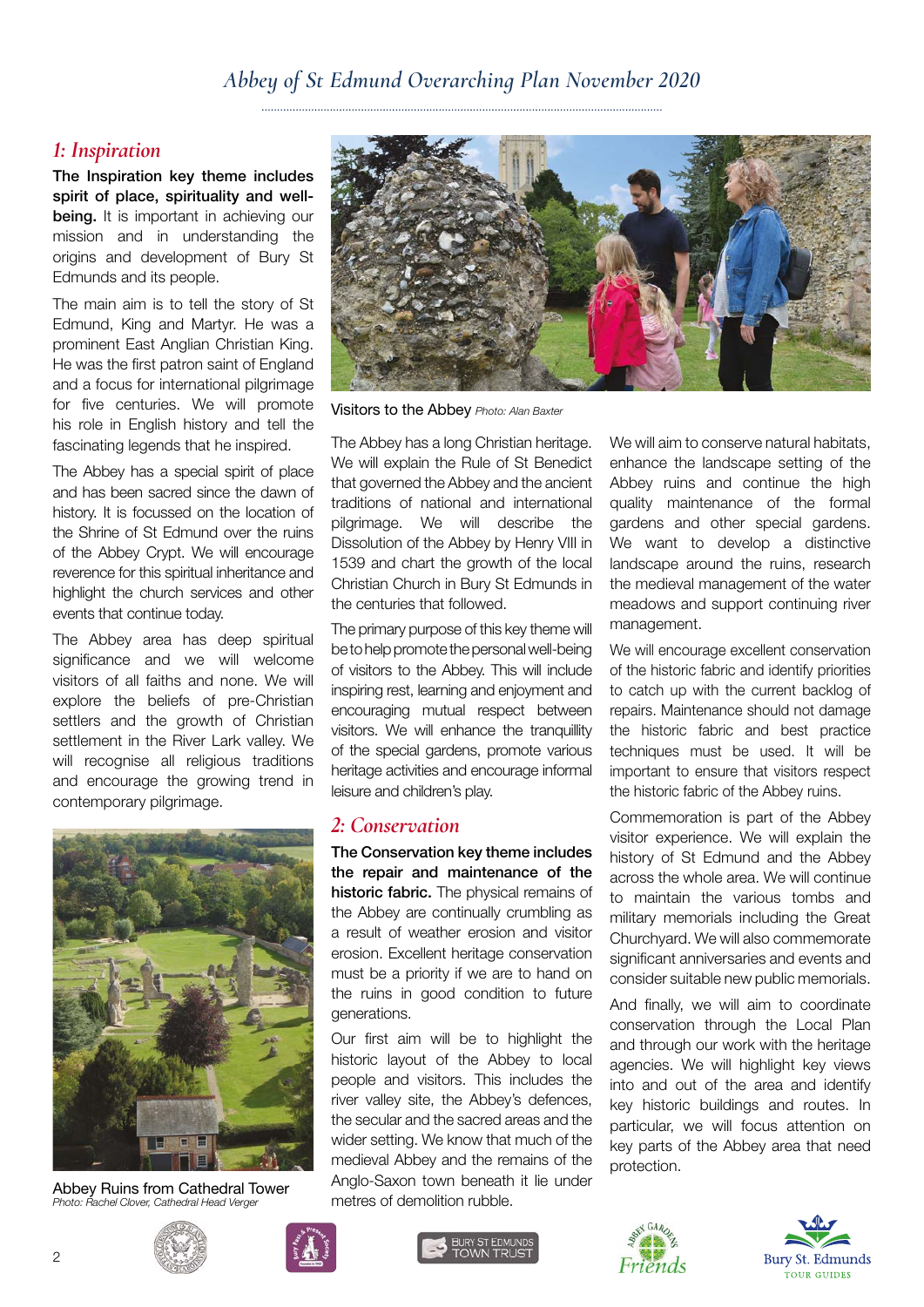## *3: Connection*

The Connection key theme includes accessibility and connections with surrounding areas. The various parts of the Abbey area have been managed differently by the various landowners and organisations involved ever since the Dissolution. The aim now is to join it all up.

We will continue to promote partnership working across the whole Abbey of St Edmund area. The Heritage Partnership is playing a leading role in this and intends to become established as an independent charity. We must maintain the trust of our local and external partner organisations and in particular we must build our links with the local community.

We will aim to present the whole Abbey of St Edmund area as a multi-purpose visitor attraction for heritage and leisure. This will include the setting of the Abbey Ruins and the Abbey Gardens in the wider landscape and the town beyond. We will develop the footpath network as a framework for heritage interpretation. We will link the Abbey with other heritage attractions in and around the town and with other St Edmund locations. We will unite the whole area (see map).

The relationships between the Abbey and the town have been crucial and sometimes turbulent. We want to improve physical links with better signposting and visitor information. And we will do more to involve local tourist groups and to help drive local business growth.

But none of this would be right unless we can promote environmental sustainability. We will sustain a diverse natural environment and protect the historic built environment. We will reduce unnecessary use of resources and encourage the use of public transport.

It will also be important to develop equal accessibility for all and improve physical access in and around the Abbey area. We will work to integrate the multiple access points and routes across the area. And we will improve signage to public transport and car parks.





## *4: Learning*

The Learning key theme includes heritage experience, research, education and information. It joins up the various elements that can enable visitors to understand the significance of the Abbey and all that it represents. We want to help people experience the past in the context of modern life.

Our first aim is to extend people's experience of the Abbey story and to explain its role in Magna Carta and modern democracy. We are preparing a visitor leaflet and we intend to provide attractive information panels, an outdoor education area and guided pilgrimage visits.

We will promote research into the Abbey to develop the narrative we can tell. We will draw up an overall research agenda, complete reporting of major excavations and undertake a geophysical survey. We will develop a deeper understanding of the archaeology and history of the Abbey.

We will promote education for all across the whole Abbey area. We aim to develop a flexible education programme and coordinate provision with other local providers. We will seek to coordinate the work of the Town Guides and the Cathedral Guides.

We will identify the key messages that will be needed to help interpret the heritage of the Abbey and the town. We will work with English Heritage to develop a Heritage Interpretation Plan. We will work with visitors to identify and refresh our key messages.

We will strike the right balance between presenting heritage information amongst the ruins and elsewhere in the Abbey area. We will balance presenting this information on conventional panels and on smart technology. We want to provide explanatory labels and a guide book and we will provide personalised interpretation by our guides.